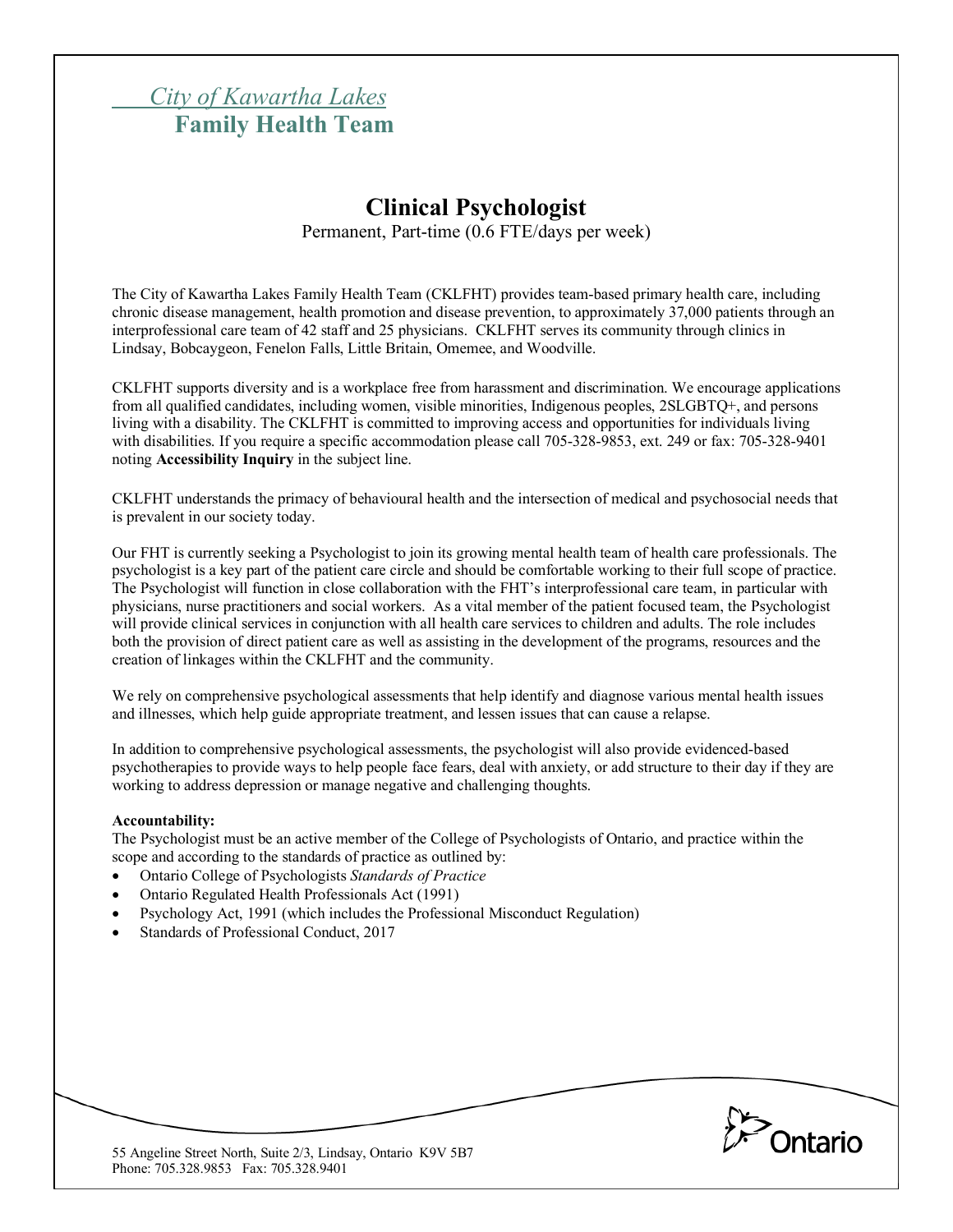### **DUTIES AND RESPONSIBILITIES:**

#### **Assessment**

- Screens, prioritizes and processes client referrals from family physicians and CKLFHT staff.
- Performs evaluation, diagnosis and assessment of the functioning of individuals and groups related to mental disorders, as well as wellness and mental health.
- Reviews patient clinical information obtained through physician or nurse practitioner referral, laboratory reports and health records.
- In a supportive, non-judgmental environment, conducts comprehensive client assessments using assessment instruments, client self-assessment, family assessment and interdisciplinary reports.

#### **Planning**

• In collaboration with physicians and nurse practitioners, the psychologist develops and discusses appropriate individualized care plan with the client and/or family based on best practices.

Reviews current literature/resources to support preparation of programs, education materials and tools.

#### **Implementation**

- Works in collaboration with CKLFHT's interprofessional care team to safely and effectively provide appropriate diagnosis, assessment and interventions for patient/clients.
- Provides counselling for the treatment of individual, marital and family relationship problems.
- Provides treatment of addiction and substance use and abuse.
- Provides appropriate support and interventions for pain management.
- Provides support to the management of psychological factors and problems associated with physical conditions and disease, terminal and chronic illnesses.
- Assists with stress, anger, and other aspects of lifestyle management.
- Provides treatment of problems associated with cognitive functioning.
- Ensures appropriate continuity of care within an identified circle of care, facilitating communication with the client, family physicians, family members and other interdisciplinary and interprofessional health team members.
- Facilitates group sessions using the principles of adult learning and best practices.
- Documents using the Telus Practice Solutions EMR, meeting professional and CKLFHT standards.
- Refers to community/hospital resources and services, arranges follow-up as necessary.

#### **Reporting**

• Prepares statistical reports for the CKLFHT and for the Ministry of Health and Long-Term Care, as required.

#### **Evaluation**

- Monitors and evaluates client progress by reviewing clinical, behavioural and coping outcomes and revises care plan as indicated.
- Identifies key performance indicators for FHT Psychological Services and participates in the measurement of these indicators.
- Participates in workload measurement, evaluates results to identify trends in client needs.

#### **Team Development**

- Works effectively within an interprofessional care team, in varied practice settings, to improve access to primary health care for the residents of City of Kawartha Lakes.
- Provides case study, psychosocial health consultation, conducts in-services and workshops for team members, other health professionals and community partners.
- Actively participates in staff, team and committee meetings as appropriate.
- Provides consultation as requested to community groups, partners and team members.
- Participates in the development, planning, promotion and evaluation of treatment, education, counselling and health promotion activities of the FHT.

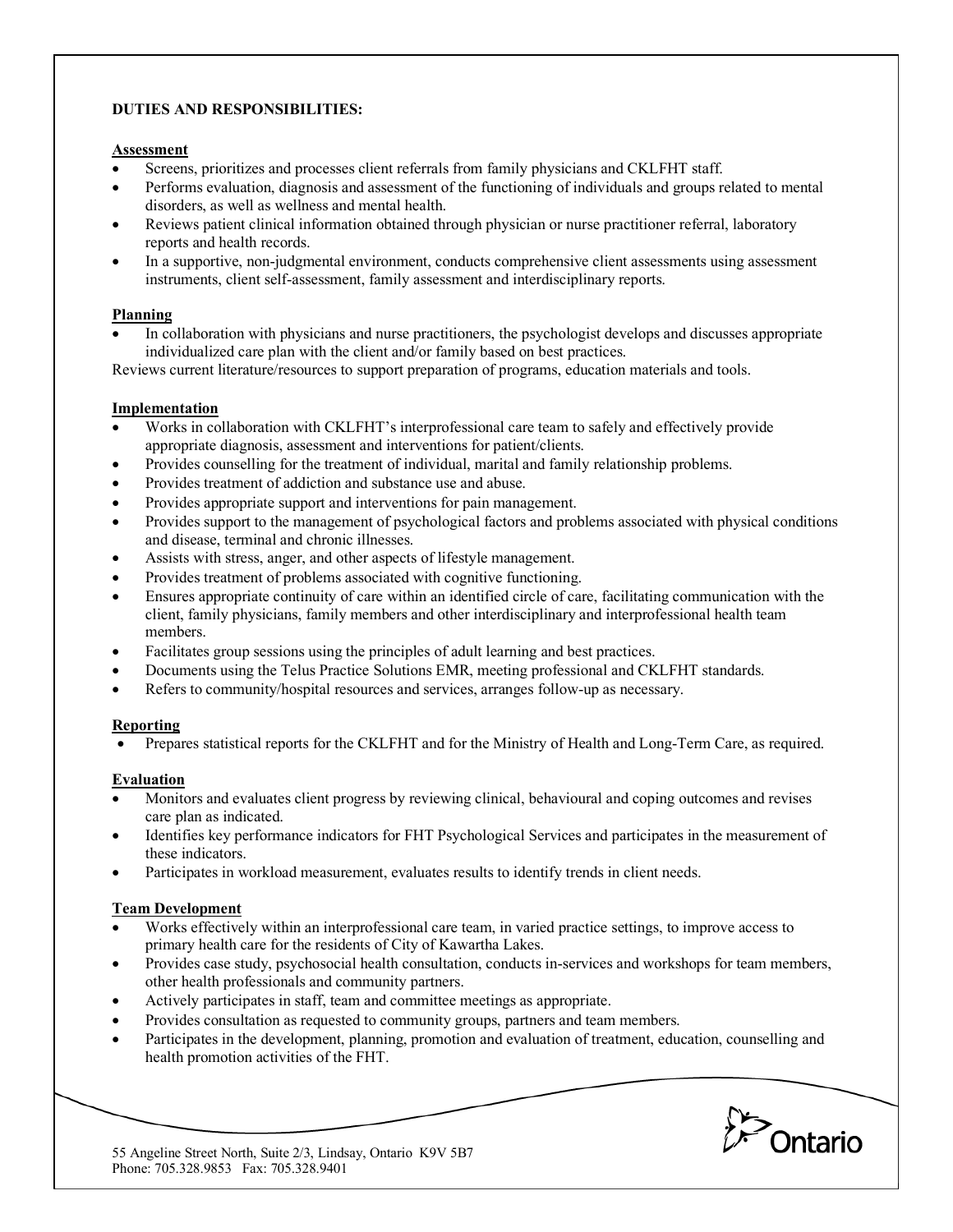## **Professional Development**

- Maintains and develops professional competence through ongoing professional development through the CKLFHT.
- Fully participates in the Quality Assurance Program of the Ontario College of Psychologists.
- Stays current and aware of opportunities to implement new, evidenced-based methods of client assessment and treatment.
- Participates in self-directed learning to ensure that practice remains relevant by attending professional conferences, e-learning and journal reviews.
- Participates in clinical projects/studies as required.

### **Communication**

- Communicates effectively with CKLFHT Board, staff and physicians to create a cohesive team and seamless services to the community.
- Communicates effectively with all clients, families, peers, other health care professionals and community partners.

## **Related Duties**

- Models the values and philosophy of the CKLFHT.
- Exhibits a commitment to life-long learning.
- Maintains confidentiality of team, personnel and client information.
- Facilitates appropriate in-house and external education sessions.
- Assists with planning and attend special events.
- Performs other associated duties as required.

## **EDUCATION / EXPERIENCE:**

- Current registration with the College of Psychologists of Ontario.
- Professional liability insurance.
- Skilled evaluation, diagnosis and assessment skills of mental health disorders of children and adults.
- Group and educational interventional skills.
- Experience in treatment of individual, marital, and family relationship problems.
- Effective verbal and written communication skills.
- Advanced decision making, problem identification and problem-solving skills.
- Strong organization and time management skills.
- The ability to work as part of a team in a rapidly changing environment.
- Basic CPR certification.
- Current Ontario Drivers' License.
- Demonstrated 3 years' experience counselling individuals, families and groups or equivalent combination of experience and education.

## **SKILLS / ABILITIES:**

- Knowledge and proficiency in current, evidenced-based methods and practices of mental health care delivery.
- Superior leadership, organization, research, evaluation, time management, communication and interpersonal skills.
- Proficiency in the use of the computer hardware and software, particularly in Microsoft Word, Excel, Outlook.
- Desire and ability to update knowledge and skills through various means including technology-based opportunities, courses, workshops and conferences.
- Multi-tasking skills related to the delivery of efficient primary care including the ability to share information and teach while caring for a patient.
- Exhibit an ability to be open and non-judgemental.
- Knowledge of the goals and structure of the organization, the policies and procedures and the programmes.
- Excellent verbal and written communication skills.
- Excellent interpersonal skills and ability to work effectively with clients, staff, physicians and community partners.
- Ability to work independently and use initiative and good judgement when performing duties.